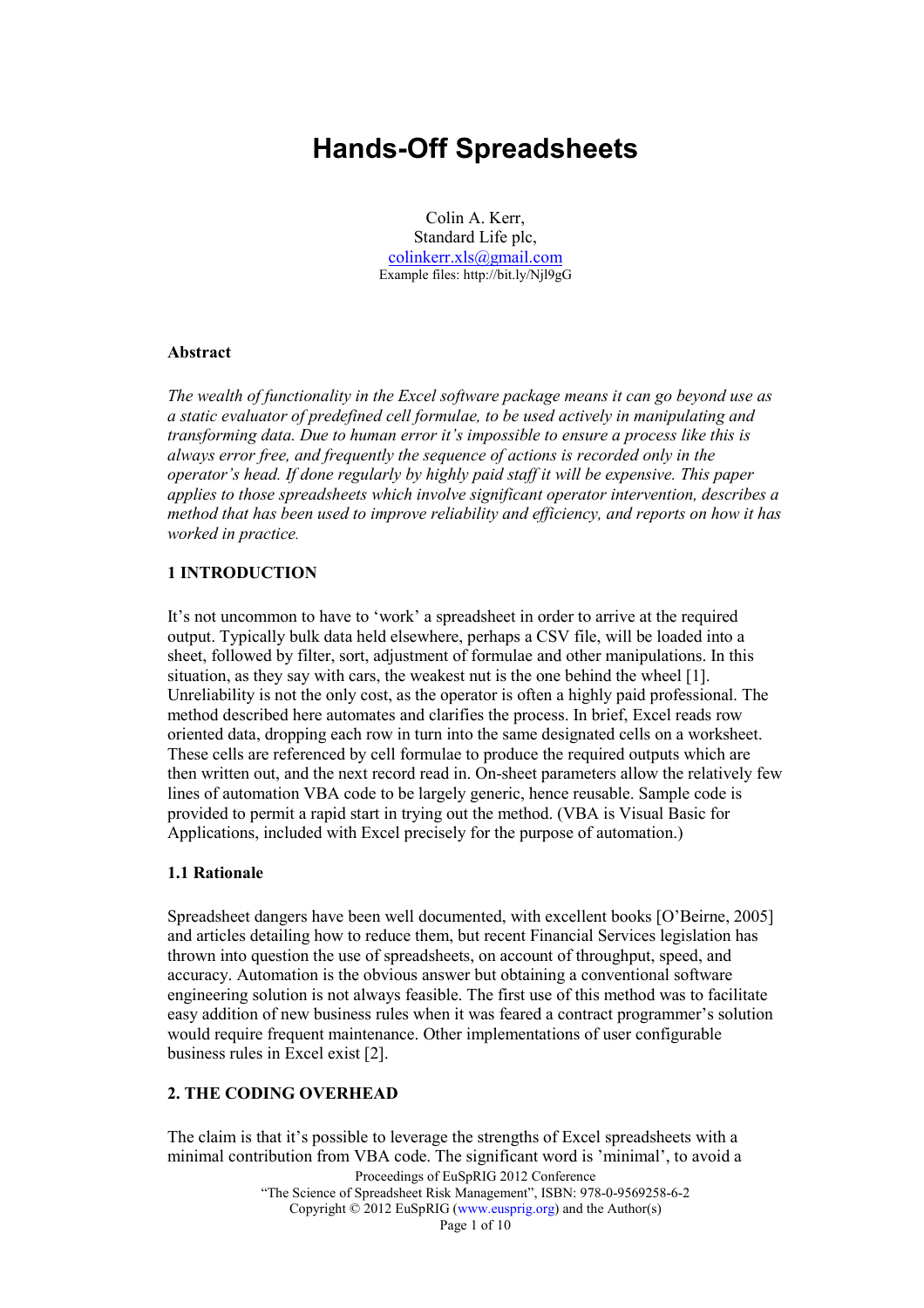variation on the bespoke program solution where the programmer has to understand precisely the business rules before work can even start. Misunderstandings creep in, and the rules often change while coding is underway. The software industry appreciates the importance of user configuration: that is, not 'hard coding', any values that are likely to require later alteration. However going beyond simple items of data, to permit business rules logic, takes a lot of effort and becomes expensive. Fortunately Excel can provide a powerful Business Rules User Interface, and the missing automation component is relatively trivial. Hard coding can also occur in worksheets [Blayney, 2006].

#### 2.1 Minimal Code

Coding a routine when the specification is well defined because it omits detailed business rules is easy. The resulting code is generic, hence quick to write, and can be reused, justifying better testing and documentation. In fact since the entire static logic can be expressed using cell formulae, and on-sheet tables can configure the automation, the VBA code can indeed be largely 'dumb' and formulaic. A quite different means of reusing components has been described in Spreadsheet Components For All [Paine, 2008].

### 2.2 Documentation

Configuration tables define the operations which may previously have been known only to a key person. Formulae in cells also deserve explanation. All too often these are long strings combining functions into an expression that is extremely hard to read, check or alter. Such expressions can be formatted more clearly but this requires space. With hundreds of rows in a sheet, the space left to split out formulae is one dimensional, which handicaps attempts to layout each step. For example Nested If statements. Even if spread out across cells to the right it's hard to find an audit-friendly way of portraying the logic. Using just one row for the data means the logic can be spread over two dimensions. The paper on the Lookup Technique to Replace Nested-IF Formulas [2009, Grossman, Ozluk, Gustavson] goes into more detail but it's not clear how this could be applied over many thousands of similar rows using cells populated by applying Auto Fill to the first row's formulae cells. The paper concedes a shortage of cells could be a problem in some cases. (What's the point of documentation? [Pryor, 2006] covers purpose and form of documentation.)

## 2.3 On the Worksheet

As an illustration, consider a CSV file of thousands of sales records from Caesar's Store. It has to be transformed according to a set of business rules, one being represented by conversion of Roman numerals into familiar Arabic numerals. For example MCDLIX should become 1459. There happens to be a reasonable single cell construction to do this [3], but often a business rule requires a long messy string of formulae that's hard to debug or change.

Figure 1 shows how, with plenty of room on the sheet, the steps can be laid out clearly. The same can be done for all the other business rules. It doesn't matter that the results are spread all over the sheet, because we can link to them from the row of cells marshalling the outputs. Thus we have a set of cells that receive data by automation code, any number of calculations or business rules acting on these, and a set of cells which collect the results and will be written out. Figure 2 shows how the input/output might look with one rule.

> Proceedings of EuSpRIG 2012 Conference "The Science of Spreadsheet Risk Management", ISBN: 978-0-9569258-6-2 Copyright © 2012 EuSpRIG (www.eusprig.org) and the Author(s) Page 2 of 10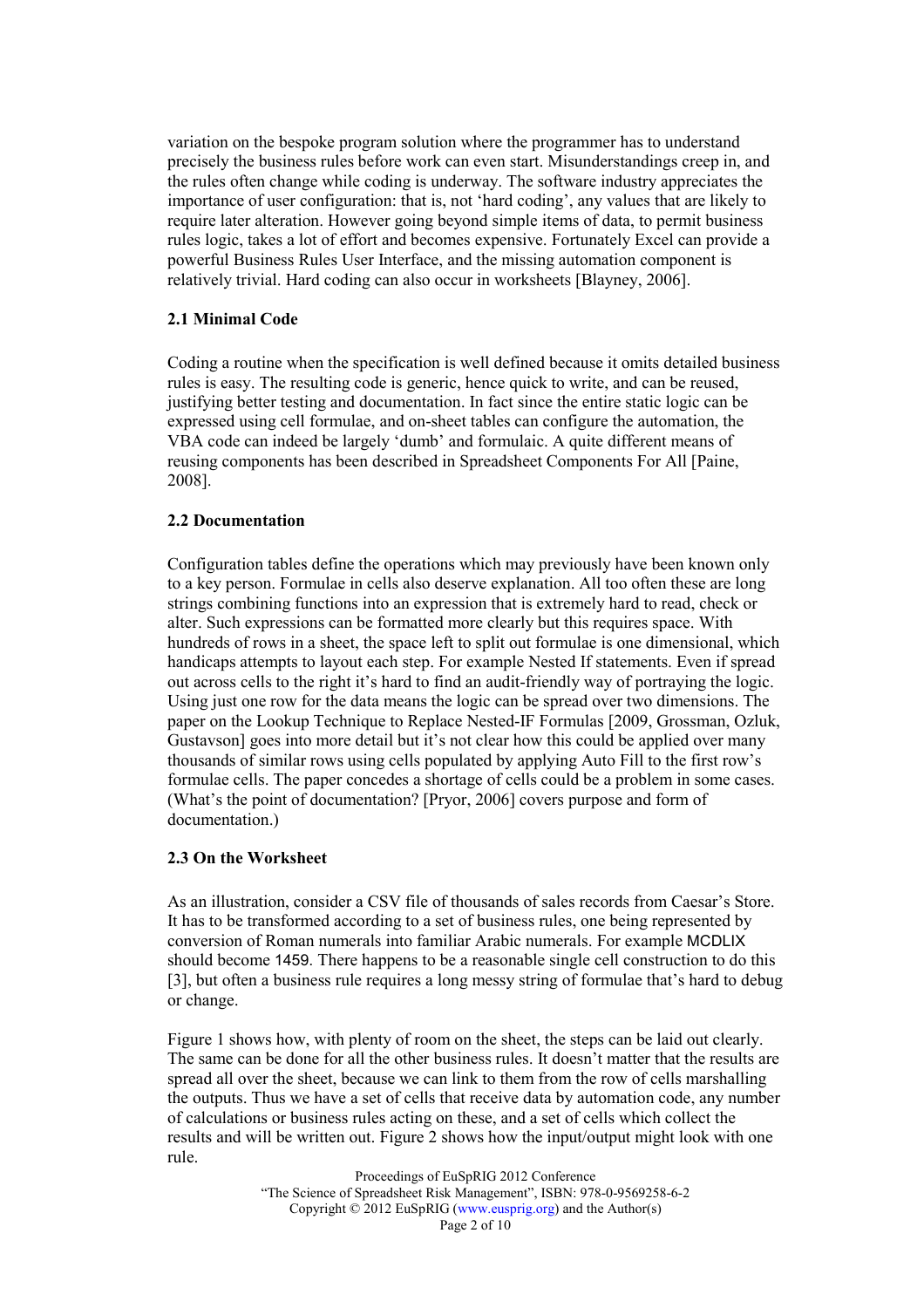| Roman number    |      |                         |                  | <b>MCDLIX</b>    |
|-----------------|------|-------------------------|------------------|------------------|
| 10 <sub>s</sub> | M    | С                       | X                |                  |
| 5s              |      | D                       |                  | V                |
| Expand 4        |      | MCCCCLVIIII MCCCCLVIIII | <b>MCDLVIIII</b> | <b>MCDLIX</b>    |
| Expand 9        |      | MCCCCLVIIII MCCCCLVIIII | <b>MCDLVIIII</b> | <b>MCDLVIIII</b> |
| count 1s        |      |                         |                  |                  |
| count 5s        |      |                         |                  |                  |
| value           | 1000 | 400                     | 50               | 9                |
| Answer          |      |                         |                  | 1459             |

Figure 1: Splitting out a complex formula to reveal the individual steps.

|    |       | <b>Input Cells</b>                          |               |
|----|-------|---------------------------------------------|---------------|
| Id | Item  | Colour                                      | <b>Number</b> |
| 1  | Toga  | Purple                                      | <b>MCDLIX</b> |
|    |       | <b>Calculated Cells</b>                     |               |
| ld | Roman | Colour                                      | <b>Number</b> |
| 1  | Toga  | Purple                                      | 1459          |
|    |       | <b>OutputCells</b><br>1, Toga, Purple, 1459 |               |

## Figure 2: Example Input/Output areas.

#### 2.4 Automation Code

Figure 2 shows the input and output areas on the worksheet. The 4 input and 1 output cell, have been given range names, InputCells and OutputCells. In the examples which follow the priority is simple VBA in order to demonstrate the method. Thus the output CSV record has been constructed on-sheet, by concatenating the individual output cells, with separating commas, into one called OutputCells. (There is insignificant speed reduction if additional code is used to construct the output record direct from the calculated cells.).

The code below will open input and output files, loop through the input records, placing each one in InputCells, initiate a Calculate, then read OutputCells for output to file. With the filepaths also in named cells (InputFilePath, OutputFilePath), the VBA is generic in the sense that it can now be used to do the same thing for any file, any numbers of input and output fields, and any rules on the sheet. The header line passes through unchanged, which is unsatisfactory, but we are keeping it simple and need a header line later.

'Read CSVs, split out columns, paste on sheet, calculate, output CSVs

Sub readCalculateCSV() Dim inline As String, inputsArr() As String

Open Range("InputFilePath") For Input As #1 Open Range("OutputFilePath") For Output As #2

Line Input #1, inline 'header passes through Print #2, inline

Do Until EOF(1)

Proceedings of EuSpRIG 2012 Conference "The Science of Spreadsheet Risk Management", ISBN: 978-0-9569258-6-2 Copyright © 2012 EuSpRIG (www.eusprig.org) and the Author(s) Page 3 of 10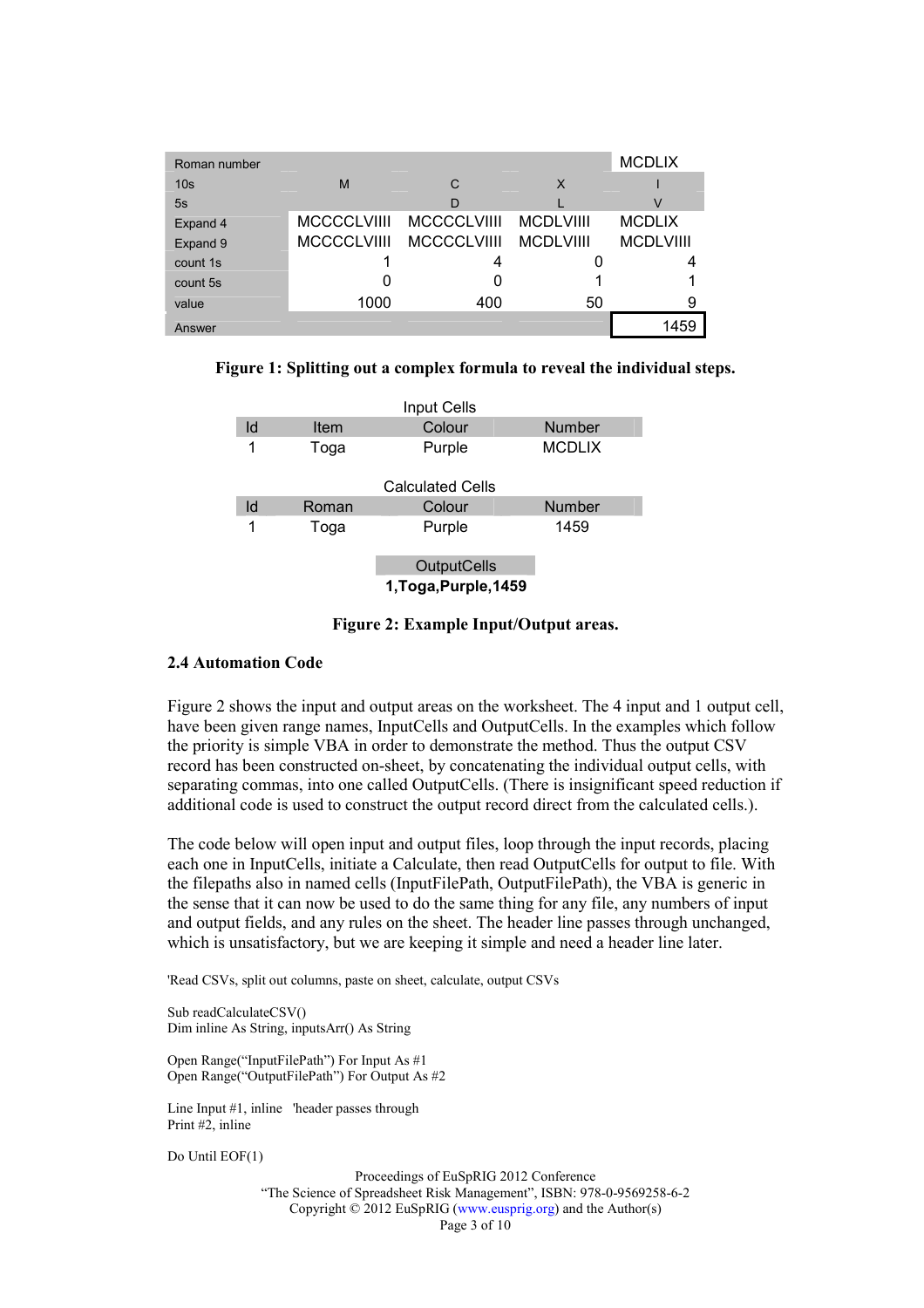| Line Input $#1$ , inline            |  |
|-------------------------------------|--|
| $inputsArr() = Split(inline, ",")$  |  |
| $Range("InputCells") = inputsArr()$ |  |

'separate the CSV fields 'write the fields to the cells in Range

Application.Calculate  $\ddot{\text{ } }$  'initiate a calculate of cell formulae

'ouptut cells have been concatenated, with comma separation in cell "OutCells"

 Print #2, Range("OutputCells") Loop

Close #1, #2 End Sub

#### 2.5 Sorting Filtering, and Reporting

A report is required from the above CSV showing the total number for each Item/Colour combination but unfortunately there are duplicate entries which must be ignored. We will sort the file so duplicate records are consecutive, and see how to deal with cross row functions. Since Excel has a fast and powerful sort it will be used here. (See appendix for alternatives.) The control table we will use is Figure 3. We don't require sort order or headings as an option here, but include them to illustrate the way a control table allows generic code, so these have been included in the sample code in the appendix. The entire block of cells is named "SortParams".

| Sort In   | G:\Work\Inputs.csv       |
|-----------|--------------------------|
| Sort Out  | G:\Work\InputsSorted.csv |
| Headings? | Ascending/Descending     |
|           | asc                      |

#### Figure 3

The code for using this was created by recording a macro as the file was opened, Data, Sort performed, and the result saved. The resulting code required some modifications to use the parameter in the control table and is given in the appendix.

In order to identify duplicate records it's necessary to carry forward a copy of the data for comparison with the subsequent record, so a cell "CarryForward" will be named and data copied here immediately after writing OutputCell. (Only the Id is required but we haven't split that out in the code.) A comparison on-sheet, in cell named "Duplicate" will provide the information the code needs to choose whether to ignore the data or output it. Figure 4 shows how this might look. The cell "Duplicate" must now be included in the range OutputCells so that a single Sheet->VBA transfer suffices for both. Our code will not treat Duplicate as part of the output.

| <b>OutputCells</b> |                       |  |
|--------------------|-----------------------|--|
| <b>Duplicate</b>   | Data                  |  |
| <b>FALSE</b>       | 1, Toga, Purple, 2092 |  |
|                    | CarryForward          |  |
|                    | 1, Toga, White, 90    |  |

#### Figure 4 Extension for ignoring duplicates

Proceedings of EuSpRIG 2012 Conference "The Science of Spreadsheet Risk Management", ISBN: 978-0-9569258-6-2 Copyright © 2012 EuSpRIG (www.eusprig.org) and the Author(s) Page 4 of 10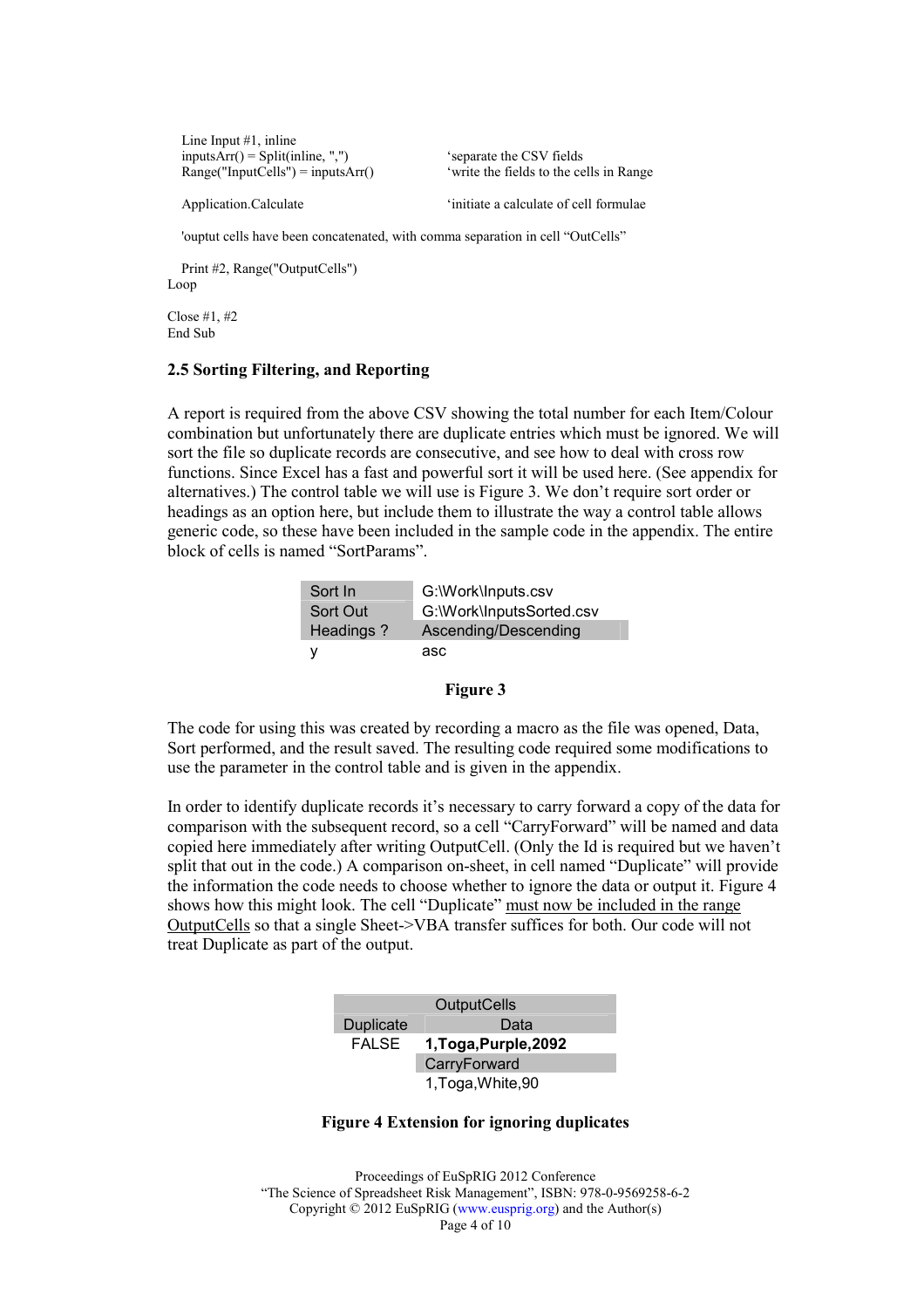A pivot table will form the report, feeding off data written to sheet "RawData", and this requires us to store the output data in an array prior to dumping it to sheet "RawData".

After copying to sheet RawData it's necessary to split text to columns, and finally refresh the pivot table, which will have to be created manually on the first occasion. The code for both these was derived from the macros recorded while stepping through the operations.

The full code is shown in the appendix. Slightly more ambitious code could deal with most criticisms of the above, but as it stands it will process tens of thousands of sales records in seconds, apply complex business rules using on-sheet logic, strip out duplicates, and produce a report.

There's a mental jump involved in appreciating how it's possible to implement cross row functions, as we are so familiar with all the data and intermediate steps being available simultaneously. The above shows this is quite feasible in most circumstances. It's also possible to compare two (sorted) files and report differences by reading from both files onto the sheet, and using a status cell similar to the Duplicate one above, to determine if a record is missing in one or other file. It's time consuming to do this manually.

### 3. FURTHER CONSIDERATIONS

#### 3.1 Performance

Excel and VBA are each reasonably fast, but transfer between VBA and the worksheet is relatively slow and has to be minimised. For a process that had been taking tens of minutes or even hours it's unlikely that tens of seconds will be a problem. Nevertheless there are 'tricks' to maximising performance, and though these are well documented on the Internet, some useful ones are mentioned in the appendix. With performance optimised it has been possible to apply complex logic to high volumes of data, with acceptable run times, but vastly improved reliability and ease of maintenance. In one case many hundreds of spreadsheets in tens of workbooks were replaced by an advanced version of the above example, though this was aided by reading from a database rather than CSVs.

#### 3.2 Build On Good Practice

Incorporating automation in no way clashes with what is already known about designing robust spreadsheets. Normal good practice can be applied to all the worksheets involved and security considerations are little changed: VBA code will need unprotected cells for writing, but a workbook that was previously manipulated had limited scope for protection. (VBA code can unprotect and protect sheets.) Each layer should be considered separately:

- 1) business as usual input,
- 2) control tables (appendix has an example),
- 3) sheet used to implement the business logic,
- 4) VBA project,
- 5) output sheets.

Once automation is employed, there is scope for additional checks, audit, and logging, and standardisation can be increased with reusable modules. There isn't even a one million row limit anymore.

> Proceedings of EuSpRIG 2012 Conference "The Science of Spreadsheet Risk Management", ISBN: 978-0-9569258-6-2 Copyright © 2012 EuSpRIG (www.eusprig.org) and the Author(s) Page 5 of 10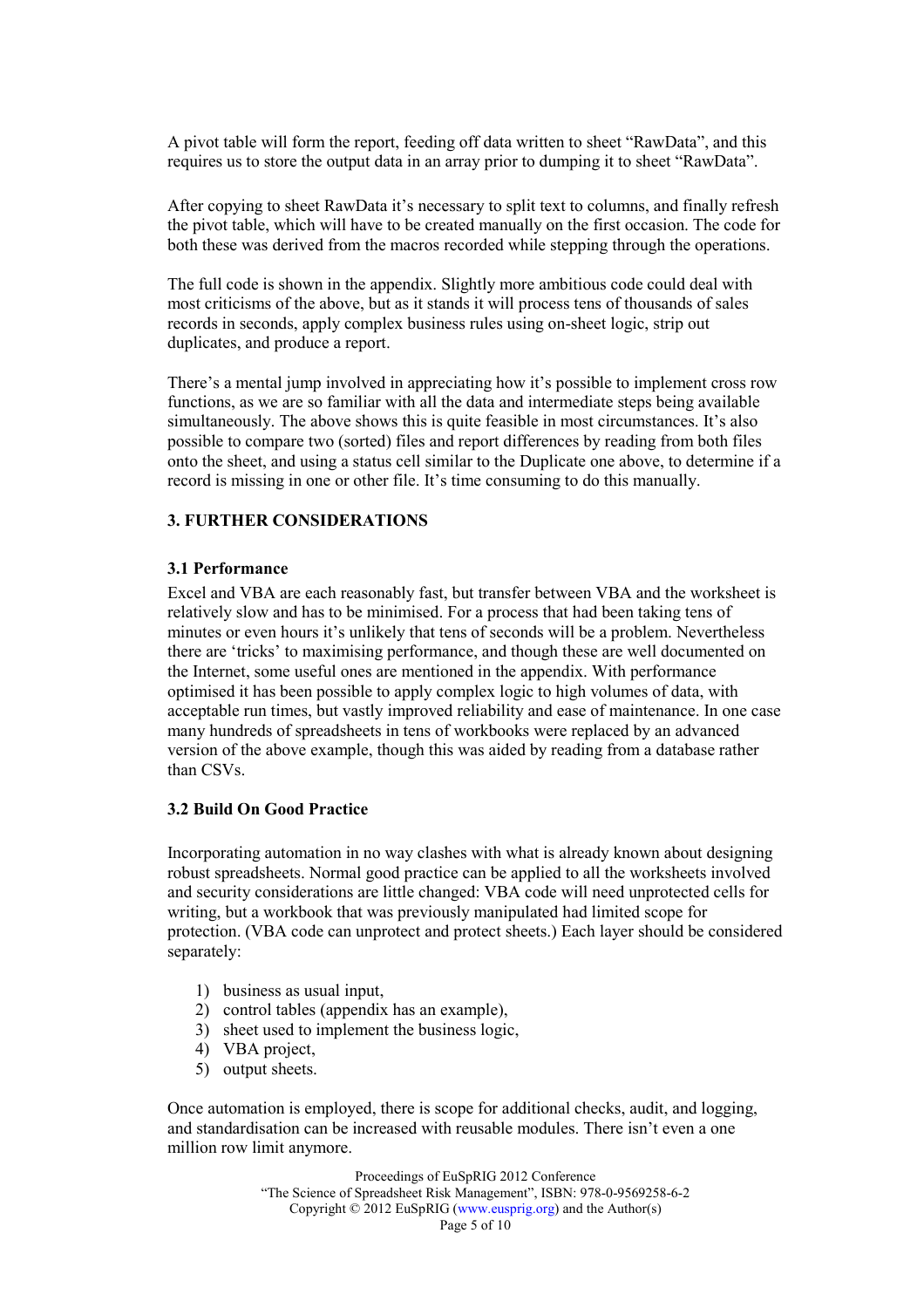#### 3.3 Playing Safe

A useful precaution is to match up the expected column names with the ones found in the CSV. All that is required is a list of the expected headers in a control table which VBA code can compare with the header record. When more ambitious operations which refer to columns are attempted, for example if choice of column(s) was included in the Sort control table above, it becomes tiresome referring to column numbers. A translation table lets code take the strain of this. In the same way that validation should apply to normal user inputs, it's worth including checks in the code which reads control tables, like looking for superfluous spaces or straying beyond the area defined by the range name for the cells. Generic code works here if some conventions or standards are established for the format of tables.

#### 3.4 Out Of Bounds

One drawback with allowing users to extend the business rules is that they may not have an appreciation of the effect of scaling up the demands put on the system. Although not a frequent problem it has been noted that when there are no obvious boundary conditions users can become over ambitious in their expectations, and change the control tables without appreciation of the effect on performance.

### 4. USER ACCEPTANCE

When an existing process has been converted the initial reaction has always been delight that a tedious, repetitive and often error prone process has been reduced to seconds. Then follows the worry about what to do if it goes wrong, as no effort is made to train the owners (often very busy professionals) in VBA. Occasionally an adventurous soul will realise it's possible to clone and then alter the controls, in order to automate a similar process, but so far there's been little interest in learning how to use the method to reengineer additional processes.

A weakness of the system is the feedback when it crashes, or an error situation arises. Invariably these are due to something going wrong outside the system, like the wrong file being supplied as input, but the first reaction is generally to assume there is a fault in the automation code. Error handling with appropriate feedback helps but it's hard to anticipate every type of user misunderstanding or mistake. After a few iterations of blaming the method, confidence emerges and self diagnosis triumphs. Further investigation is required into how to give the feeling of being-in-control to the users from the outset.

To ensure user acceptance, refactoring [O'Beirne, 2010] as part of the conversion has not been attempted until recently. The scale of change that this requires is challenging with even moderately complex workbooks, but early impressions are that by retaining only the unique row or rows in the type of worksheets we are discussing, and using them as the input area, it becomes possible to split up complex cell formulae in small stages, while running frequent regression tests.

A few processes have been built from scratch using the method and have worked well. In particular the ability to run very large volume regression testing has been a major advantage and highlighted the key press interruption 'feature'.(see appendix)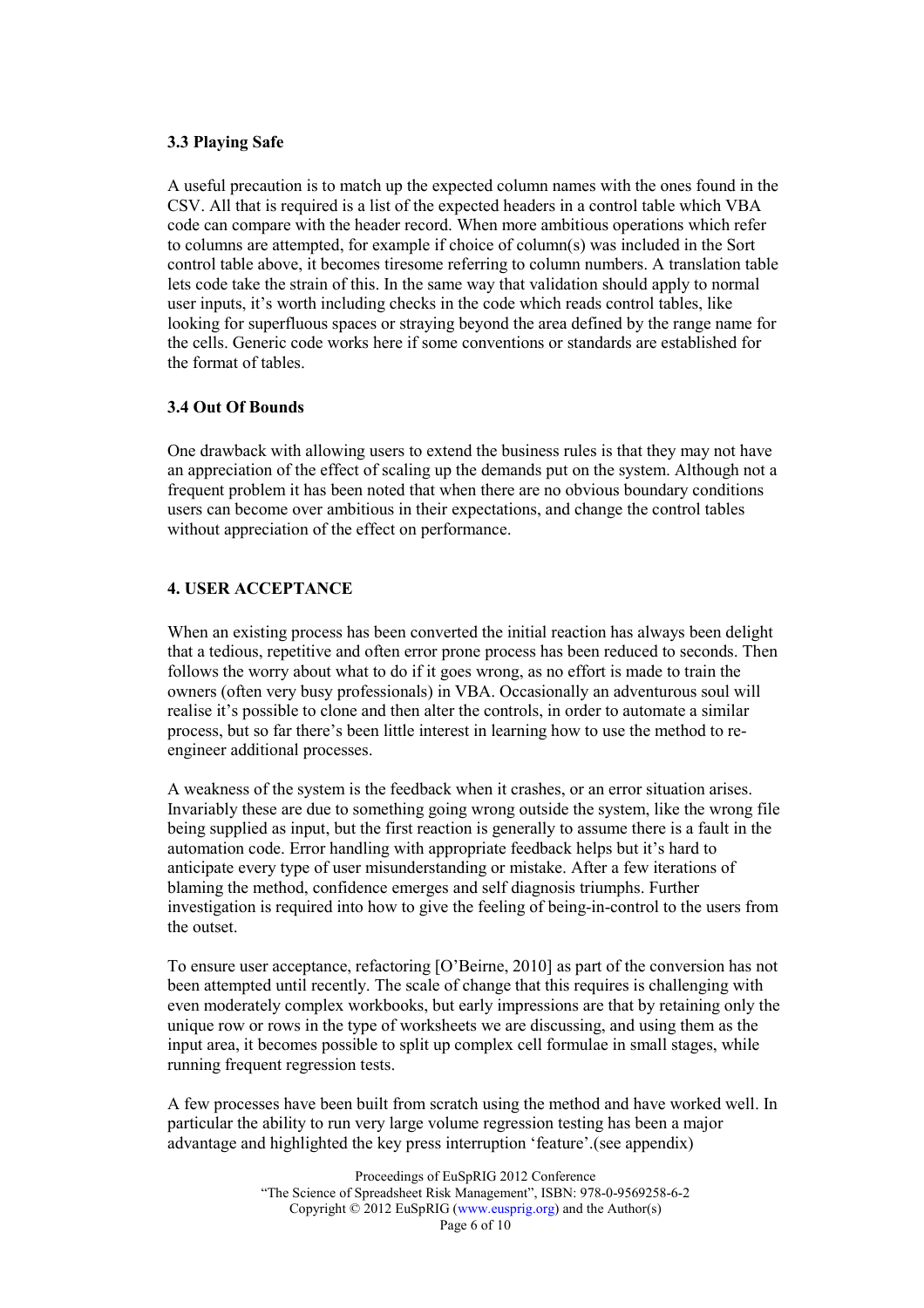#### 5. APPENDIX

#### 5.1 Subtotals

The early version of this method attempted to avoid any interaction with sheets once the control information had been read. For subtotals a control table similar to Figure 4 was used to drive a VBA procedure which dumped the final result to sheet. It was relatively hard to write but has proved sufficient for subsequent needs. The example used in this paper suggests Pivot Tables may be a better alternative.

| <b>Subtotals</b>       |                  |
|------------------------|------------------|
| Subtotal these Amounts | for Column Names |
| <b>Number</b>          | Item, Colour     |
| Number, Amount         | Item             |

#### Figure 5: Possible format for a control table for subtotals.

#### 5.2 Sorting

The Data/Sort in Excel is fast, and provided the data will fit onto a sheet it's the first choice as used in the example above. Due to the many options in the sort function it's probably not worth attempting a truly general purpose control. It's worth pointing out that although Excel will only permit selection of three columns in a sort, it's possible to sort additional columns sequentially and obtain the same result as if it had been possible to sort all the columns in one go.

The DOS Sort [4] has proved useful. It can be submitted using the VBA Shell command which runs asynchronously: so VBA will continue on regardless, unless it's forced to wait. There is a wait command but it's better is to check the Job Id as shown below. It may be necessary to reformat the data in each record as the options in DOS sort are limited, but as was seen above it is easy to read in, modify, and write out a file, and that could be step one of a multi-step process.

```
Set objshell = CreateObject("WScript.Shell") 
jobId = Shell(theApp, vbNormalFocus) 
Do 
   Application.Wait (Now + TimeValue("0:00:01")) 
Loop Until Not objshell.AppActivate(jobId)
```
## 5.3 Speed Hints

The main factor in applying this method is the manner in which data is transferred to and from sheets. If a number of cells are being written onto a sheet, define a range and read them in a single command as shown in the example of processing a CSV. The same goes for reading back. A similar consideration applies to reading control tables. Don't repeatedly fetch parameters but read the entire table at the outset.

Screen updating slows up a process. It can be turned off and on in code.

Proceedings of EuSpRIG 2012 Conference "The Science of Spreadsheet Risk Management", ISBN: 978-0-9569258-6-2 Copyright © 2012 EuSpRIG (www.eusprig.org) and the Author(s) Page 7 of 10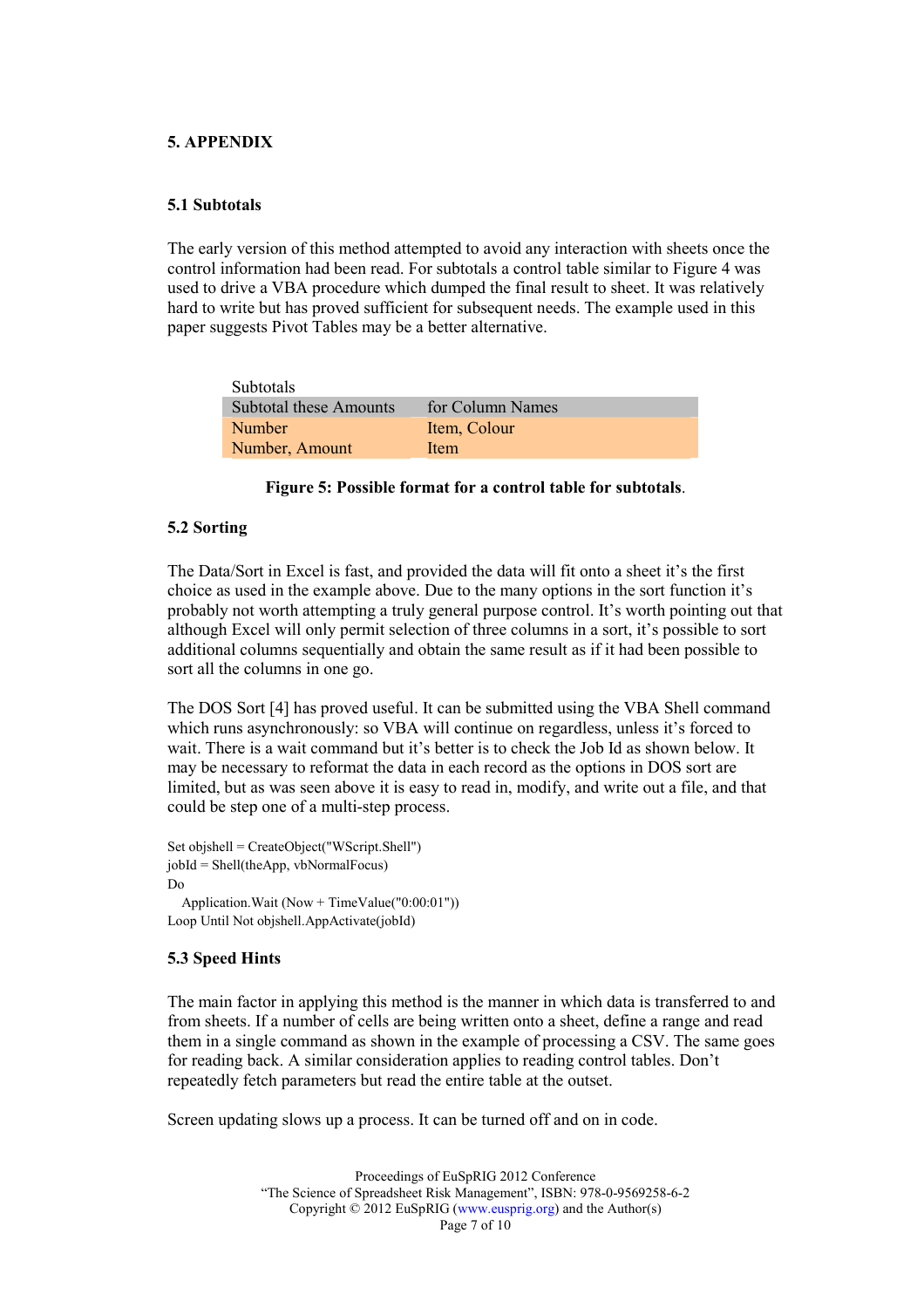Application.ScreenUpdating = False Application.ScreenUpdating = True

It's also possible to switch calculation to manual in the code but do not do this without good reason, as not turning it back on again can lead to wasted time and incorrect results.

#### 5.4 Watch Out

Excel is designed to interrupt calculation when keys are pressed [5] but it appears it does not halt VBA code, which can then retrieve data from cells before calculation has completed. This behaviour only came to light when using Alt-Tab to switch applications while a 30 minute, high volume, regression test was running.

CalculationInterruptKey=xlNoKey will avoid this.

Excel will switch the year and month in a date if it results in a valid date, when VBA writes to a cell. It's a huge pitfall because dates like  $13/1/2012$  will remain the same and light testing may not show up the problem. Formatting the destination cell as text avoids conversion [6].

#### 5.5 Going beyond

Such is the flexibility of Excel that it's often a substitute database distributed across many workbooks by way of external cell links. Database skills are a step beyond coding in VBA, but not any more of a step than from cell formulae to VBA, if MS Access is used. VBA code can readily store and retrieve to a database, and the above techniques used on tables of data, rather than CSV files or spreadsheet stores. Many of the harder tasks such as sorting and filtering then become trivial. This suggests a possible route to dealing with the web of interconnections in some workbook systems.

#### 5.6 The Code

An input file with Roman numerals can be created using the Excel Roman function. For the Roman to Arabic business rule – create a lookup table or use [3]. Remember to create sheets "RawData" and "Report". The first run will fail: create the pivot table and run again.

#### Sub ReportFromCSV()

Dim inline As String, inputsArr() As String, outputsArr() As Variant Dim datArr(60000) As String, recNo As Long

Call SortFile

Open Range("InputFilePath") For Input As #1 Open Range("OutputFilePath") For Output As #2 Application.ScreenUpdating = False Line Input #1, inline 'header passes through  $datArr(recNo) = inline$ Print #2, inline  $recNo = recNo + 1$ 

Do Until EOF(1) Line Input #1, inline

> Proceedings of EuSpRIG 2012 Conference "The Science of Spreadsheet Risk Management", ISBN: 978-0-9569258-6-2 Copyright © 2012 EuSpRIG (www.eusprig.org) and the Author(s) Page 8 of 10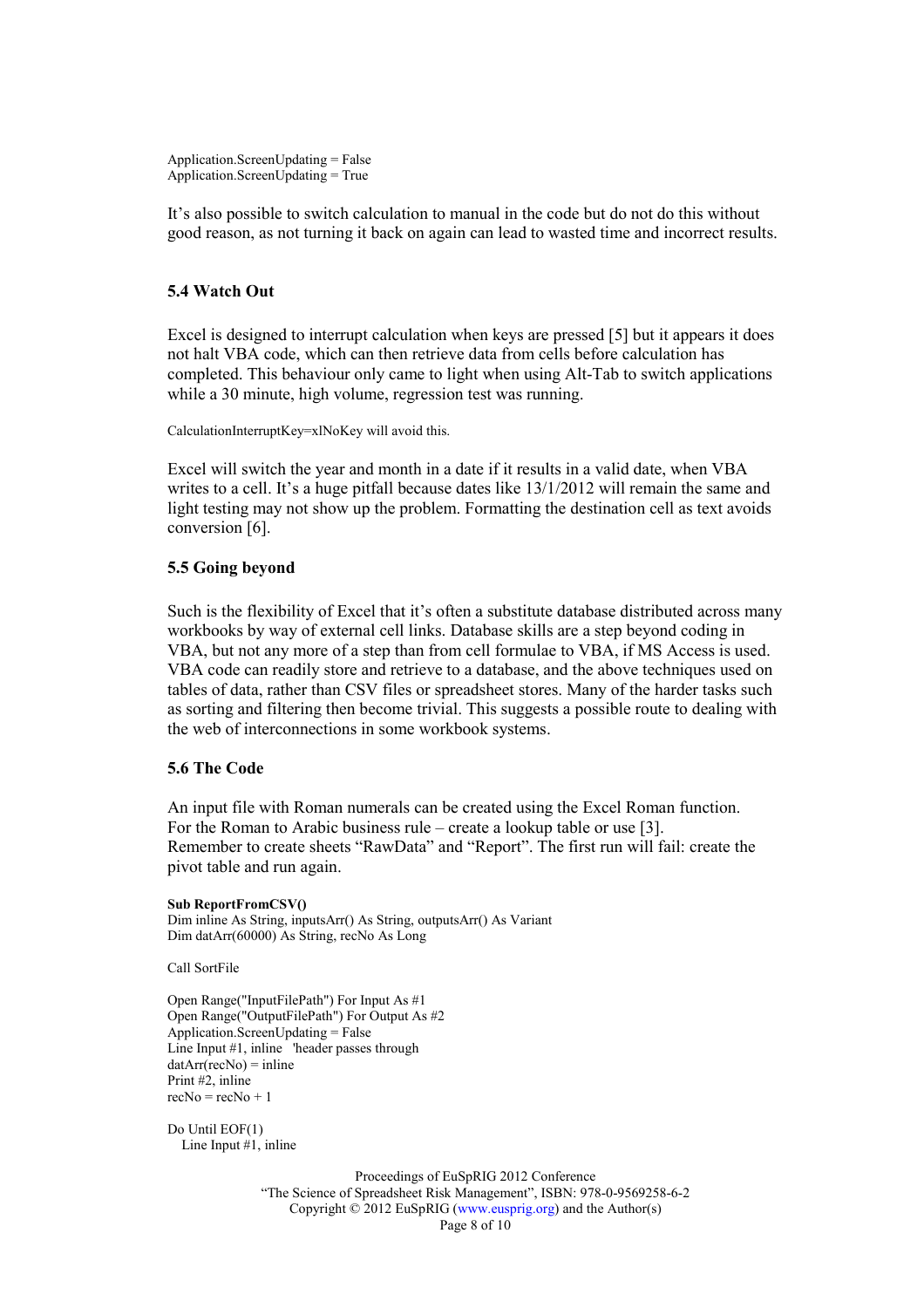```
 Application.StatusBar = recNo 
inputsArr() = Split(nline, ",") 'separate the CSV fields'
Range("InputCells") = inputsArr() 'write the fields to cells
```
Application.Calculate 'initiate a calculate of cell formulae

```
 'ouptut cells have been concatenated, with comma separation in cell "OutCells" 
   outputsArr() = Range("OutputCells") 
  If outputsArr(1, 1) \diamond "Skip" Then
     datArr(recNo) = outputsArr(1, 2)Range("CarryForward") = outputsArr(1, 2)Print #2, outputsArr(1, 2)recNo = recNo + 1 End If 
Loop 
Close #1, #2
```
Worksheets("RawData").Activate Cells.ClearContents  $Range(Cells(1, 1), Cells(recNo, 1)) = Application.Transpose(dataArr)$ Call textToCols Worksheets("Report").PivotTables("PivotTable1").PivotCache.Refresh End Sub 'The operation "Data, Text to Columns", was recorded to get this macro, renamed as 'textToCols

#### Sub textToCols()

Worksheets("RawData").Activate Columns("A:A").Select Selection.TextToColumns Destination:=Range("A1"), DataType:=xlDelimited, \_ TextQualifier:=xlDoubleQuote, ConsecutiveDelimiter:=False, Tab:=False, \_ Semicolon:=False, Comma:=True, Space:=False, Other:=False, FieldInfo \_ :=Array(Array(1, 1), Array(2, 1), Array(3, 1), Array(4, 1), Array(5, 1), Array(6, 1)), TrailingMinusNumbers:=True End Sub

#### Sub SortFile()

Dim sortParams() As Variant, headings As String, order As String sortParams = Range("SortParams") 'This is the entire block of sort params

```
If sortParams(4, 1) = "n" Then headings = xlNo Else headings = xlYes
If sortParams(4, 2) = "asc" Then order = xlAscending Else order = xlDescending
'Format= splits comma separated data into columns 
Workbooks.Open Filename:=sortParams(1, 2)
```
Range("A:D").Sort Key1:=Columns(1), Order1:=order, Header:=headings, OrderCustom:=1, MatchCase:=False, Orientation:=xlTopToBottom, DataOption1:=xlSortNormal

ActiveWorkbook.Close SaveChanges:=True, Filename:=sortParams(2, 2)

End Sub

### **REFERENCES**

Blayney, P. (2006) An Investigation of the Incidence and Effect of Spreadsheet Errors Caused by the Hard Coding of Input Data Values into Formulas. Proc. EuSpRIG, http://arxiv.org/ftp/arxiv/papers/0803/0803.0169.pdf

Grossman, T.A., Ozluk, O., Gustavson, J. (2009) The Lookup Technique to Replace Nested-IF Formulas in Spreadsheet Programming. Proc. EuSpRIG, http://arxiv.org/ftp/arxiv/papers/0908/0908.1188.pdf

O'Beirne, P., (2005) Spreadsheet Check and Control, Wexford Publishing, Ireland

Proceedings of EuSpRIG 2012 Conference "The Science of Spreadsheet Risk Management", ISBN: 978-0-9569258-6-2 Copyright © 2012 EuSpRIG (www.eusprig.org) and the Author(s) Page 9 of 10